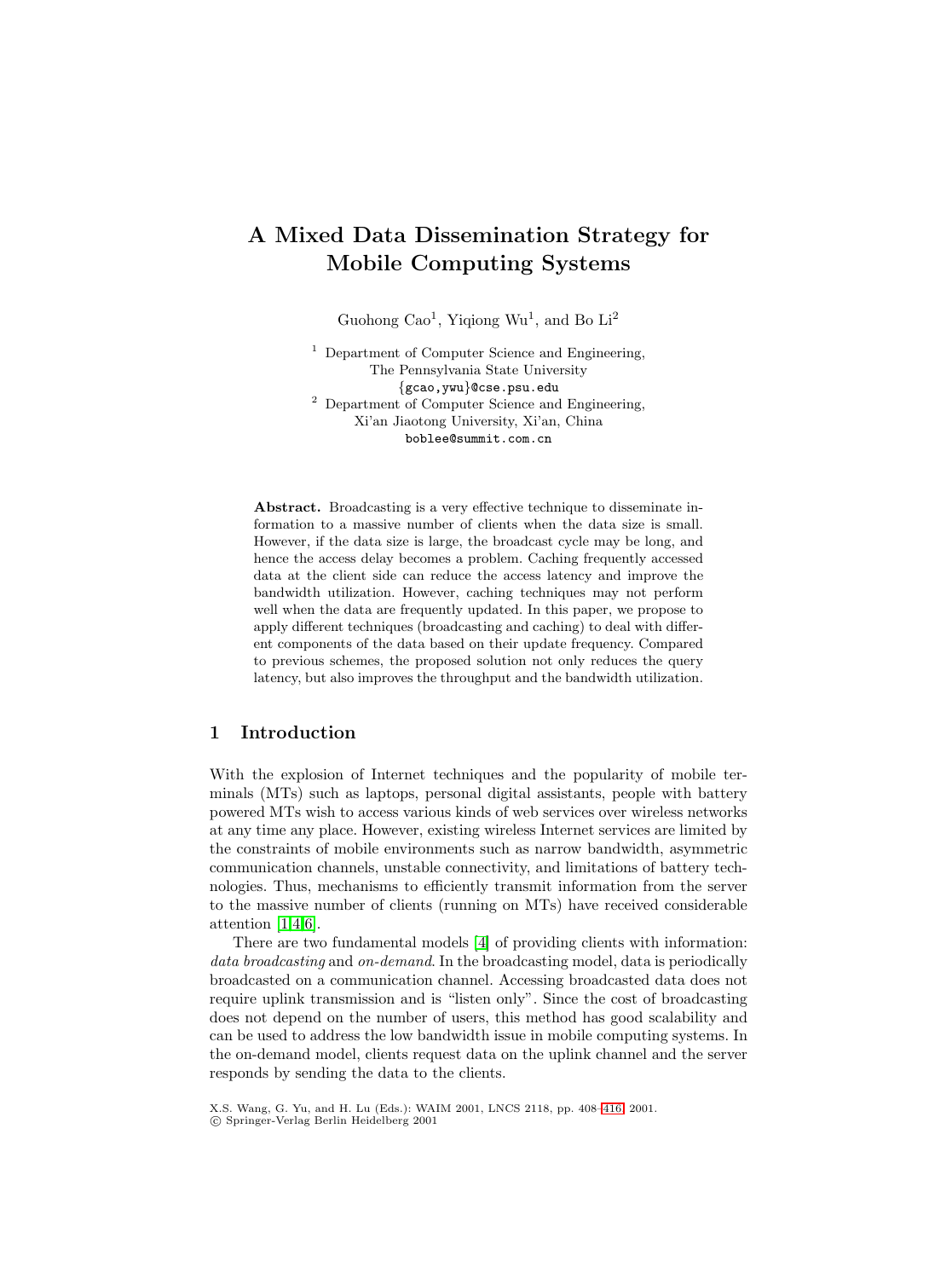Although broadcasting has good scalability and low bandwidth requirements, it has some drawbacks. For example, since a web page may contain a large volume of data (especially in the multimedia era), the data broadcast cycle may be long. Hence, the clients have to wait for a long time before getting the required data. Caching frequently accessed data on the client side is an effective technique to improve performance in a mobile environment. It can reduce the number of uplink message for a particular data item, and the number of downloads of the same data item. However, the disconnection and mobility of the clients make cache consistency a challenging problem. Effective cache invalidation strategies are required to ensure the consistency between the cached data at the clients and original data stored in the server.

Barbara and Imielinski [\[1\]](#page-8-0) provide a solution which is suitable for mobile environments. In this approach, the server periodically broadcasts an invalidation report (IR) in which the changed data items are indicated. Rather than querying a server directly regarding the validation of cached copies, clients can listen to these invalidation reports over wireless channels. Cao [\[2\]](#page-8-0) proposed an UIR-based approach to address the long query latency problem of the IR-based approach. In this approach, a small fraction of the essential information (called updated invalidation report (UIR)) related to cache invalidation is replicated several times within an IR interval, and hence the client can answer a query without waiting until the next IR. However, if there is a cache miss, the client still needs to wait for the data to be delivered. In this paper, we propose a scheme to further improve the cache hit ratio. Instead of passively waiting, clients intelligently prefetch the data that are most likely used in the future. Although caching data at the client site can improve performance and conserve battery energy, caching may not be the best solution if the broadcasted data are frequently updated, in which case, a combination of different techniques may be required. We propose to apply different techniques (broadcasting and caching) to deal with different components of the data based on their update frequency. Detailed experiments are provided to evaluate the proposed methodology. Compared to previous schemes, the proposed solution not only reduces the query latency, but also improves the throughput and the bandwidth utilization.

The rest of the paper is organized as follows. Section 2 presents the necessary background. In Section 3, we propose techniques to improve the cache hit ratio, and deal with frequently updated data. Section 4 evaluates the performance of the proposed scheme. Section 5 concludes the paper.

### **2 Preliminaries**

To ensure cache consistency, the server broadcasts invalidation reports (IRs) every L seconds. The IR consists of the current timestamp  $T_i$  and a list of tuples  $(d_x, t_x)$  such that  $t_x > (T_i - w * L)$ , where  $d_x$  is the data item id,  $t_x$  is the most recent update timestamp of  $d_x$ , and w is the invalidation broadcast window size. In other words, IR contains the update history of the past w broadcast intervals. Every client, if active, listens to the IRs and invalidates its cache accordingly. To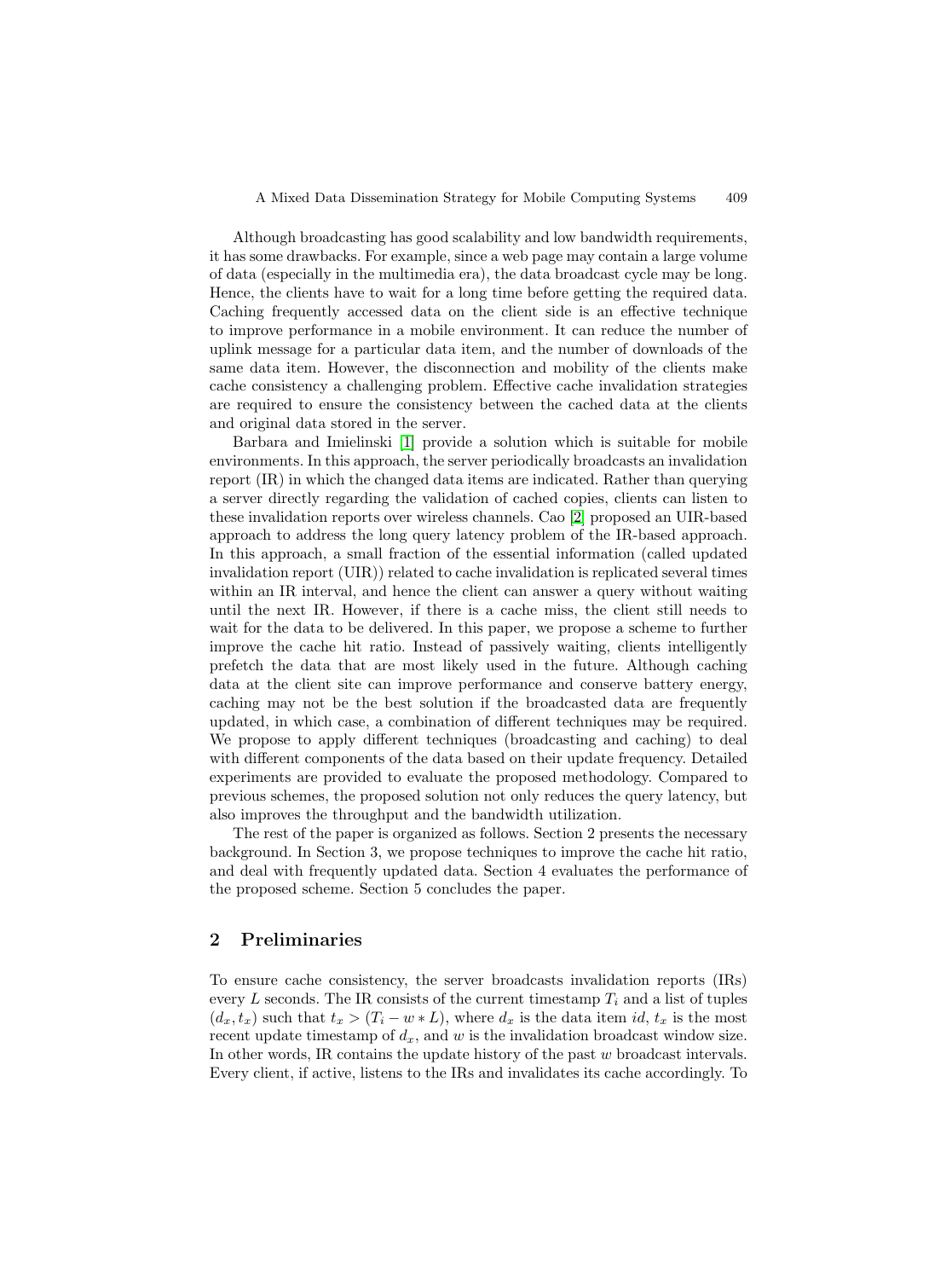answer a query, the client listens to the next IR and uses it to decide whether its cache is valid or not. If there is a valid cached copy of the requested data item, the client returns the item immediately. Otherwise, it sends a query request to the server through the uplink.

In order to reduce the query latency, Cao [\[2\]](#page-8-0) proposed to replicate the IRs m times; that is, the IR is repeated every  $(\frac{1}{m})^{th}$  of the IR interval. As a result, a client only needs to wait at most  $(\frac{1}{m})^{th}$  of the IR interval before answering a query. Hence, latency can be reduced to  $(\frac{1}{m})^{th}$  of the latency in the previous schemes (when query processing time is not considered).

Since the IR contains a large amount of update history information, replicating the complete IR  $m$  times may consume a large amount of broadcast bandwidth. In order to save the broadcast bandwidth, after one IR,  $m-1$  updated invalidation reports (UIRs) are inserted within an IR interval. Each UIR only contains the data items that have been updated after the last IR was broadcasted. In this way, the size of the UIR becomes much smaller compared to that of the IR. As long as the client downloads the most recent IR, it can use the UIR to verify its own cache. The idea of the proposed technique can be further explained by Figure 1. In Figure 1,  $T_{i,k}$  represents the time of the  $k^{th}$  UIR after the  $i^{th}$  IR. When a client receives a query between  $T_{i-1,1}$  and  $T_{i-1,2}$ , it can answer the query at  $T_{i-1,2}$  instead of  $T_i$ . Thus, to answer a query, the client only needs to wait for the next UIR or IR, whichever arrives earlier. However, if there is a cache miss, the client still needs to fetch data from the server, which increases the query latency. Also, if the data are frequently updated, the latency will be significantly increased. Next, we propose a scheme to improve the cache hit ratio and dealing with the frequently updated data.



**Fig. 1.** Reducing the query latency by replicating UIRs

### **3 A Mixed Data Dissemination Strategy**

#### **3.1 Improving the Cache Hit Ratio**

To improve the cache hit ratio, clients prefetch data that may be used in the near future. For example, if a client observes that the server is broadcasting a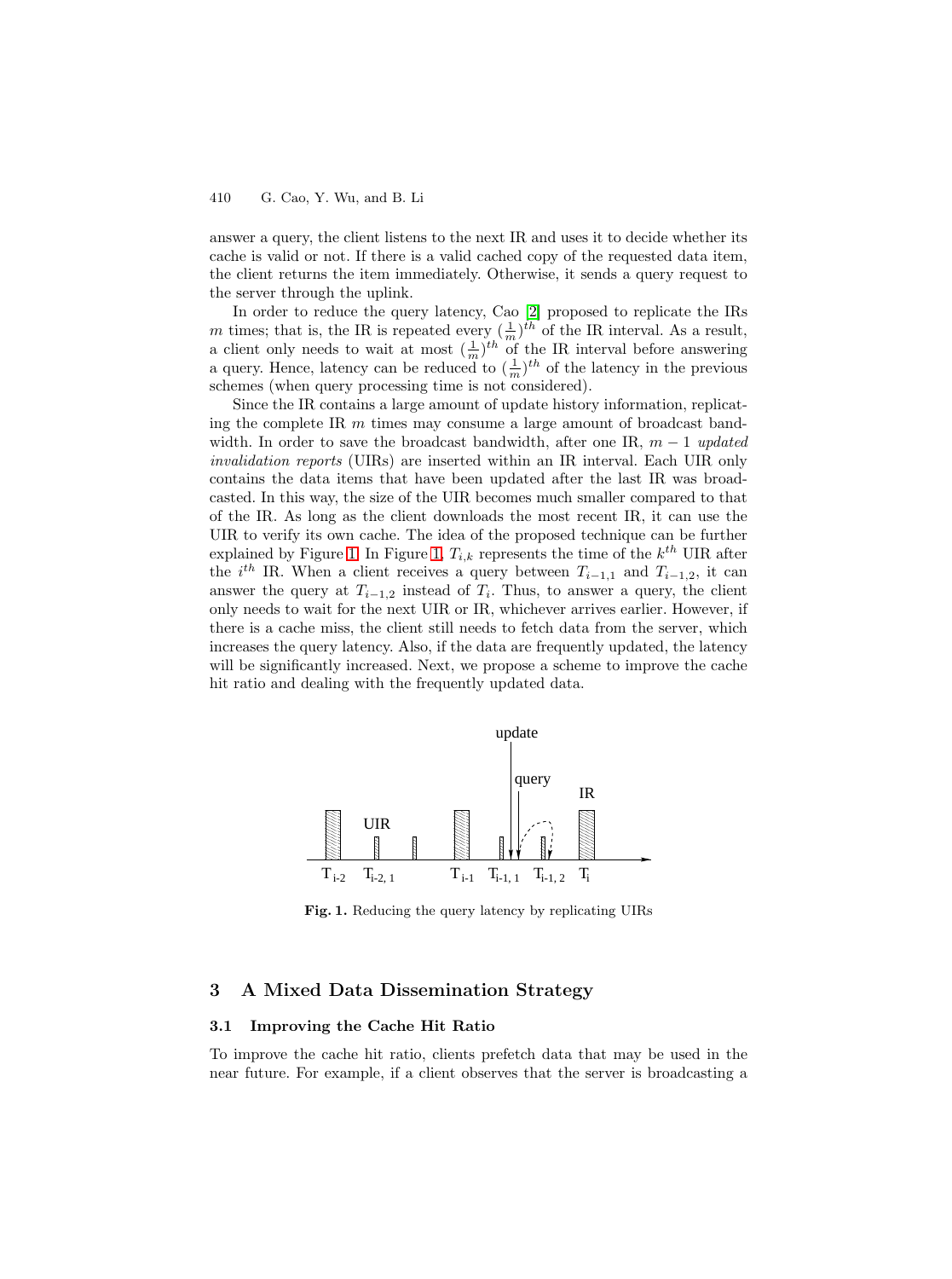data item which is an invalid entry of its local cache, it is better to download the data; otherwise, the client may have to send another request to the server, and the server will have to broadcast the data item again in the near future. To save power, clients may only wake up during the IR broadcasting time, and then how to prefetch data becomes an issue. As a solution, after broadcasting the IR, the server first broadcasts the id list of the data items whose real data will be broadcasted next, and then broadcasts the data items whose *ids* are in the id list. Each client should always listen to the IR if it is not disconnected. At the end of the IR, the client downloads the id list and finds out when the interested data will come, and wakes up at that time to download the data. With this approach, power can be saved since clients stay in the doze mode most of the time; bandwidth can be saved since the server may only need to broadcast the updated data once.

#### **3.2 Dealing with Frequently Updated Data**

The IR-based approach is very useful in applications where data items do not change frequently, and then clients can cache these data items and use them to serve queries locally. However, if the data are frequently updated, caching may not be helpful. In this case, broadcasting the data on the air may be a good solution. Following this idea, many indexing techniques [\[4,6\]](#page-8-0) have been proposed to address the tradeoff between query latency and power consumption. In most of the indexing techniques, the index and the real data are both broadcasted. Since some data items may contain a large amount of data (especially in the multimedia era), the clients may have to wait for a long time before getting the required data. In short, the indexing (broadcasting) techniques are good for small data size while the IR-based approach is good for large data size with less update frequency. However, in real life, most applications may not work well with either approach. For example, although the stock price of a company is updated frequently, the company related news such as the company profile, financial news, new product release, and broker coverage, may only be updated several times in a day. Since the stock price is updated too often, the IR-based approach is not suitable. Similarly, broadcasting techniques should not be used to maintain company related news due to large data sizes that need to be updated. We propose to apply multiple techniques to deal with the problem. The central idea is to differentiate the frequently updated data part from others. In other words, a data item can be divided into two data components: the hot component and the cold component. The hot component is the data part which is frequently updated, while the cold component is the data part which is not frequently updated. Indexing techniques are used to access those data components that are frequently updated, whereas IR-based techniques are used to access those data components which are not frequently updated. Considering the above example, broadcasting techniques are used to access the stock prices, whereas IR-based techniques are used to access the company news.

To implement the idea, we modify the UIR-based approach so that it can be used to deal with frequent updates. The idea is to broadcast the frequently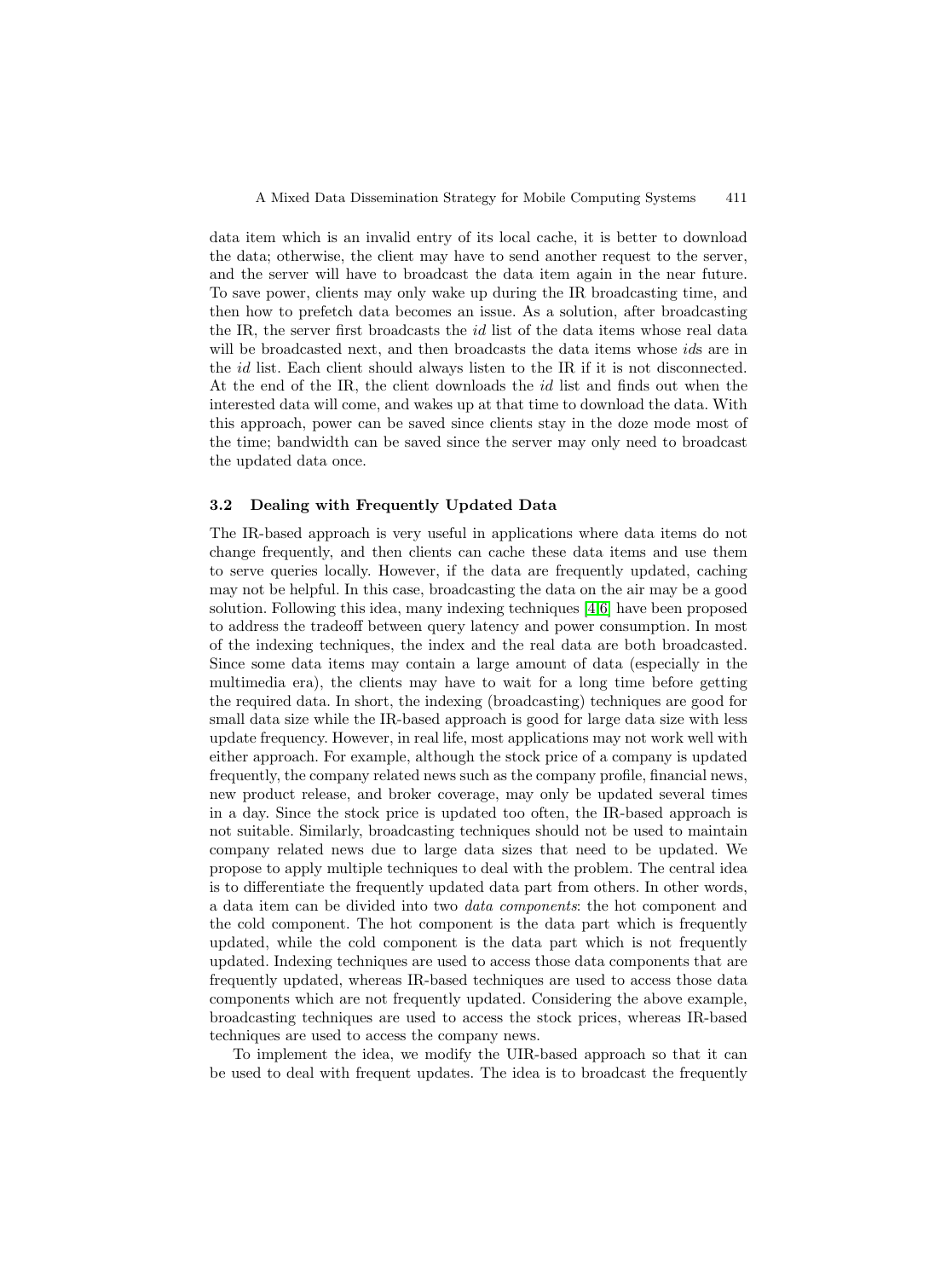updated data components multiple times during an IR interval. This can be done by broadcasting them after each UIR or IR. Since most of the frequently updated data components have small data size, broadcasting them should not add too much overhead. If the client access pattern is known, the hot data components should be broadcasted more often than the cold data components to reduce the average query latency. If multiple channels are available, the server can use one channel to deliver the frequently updated data components using broadcasting techniques, and use another channel to deliver the cold components using the UIR-based techniques. The process of dividing a data item into two components should be mutually agreed by the clients and the server. When a client needs to serve a query, it has to know where to locate the components of the data item. It may have to access one component from the local cache and download the other one from the broadcast channel.

## **4 Performance Evaluation**

In order to evaluate the efficiency of various cache management algorithms, we develop a model which is similar to that employed in [\[2,3,5\]](#page-8-0). It consists of a single server that serves multiple clients. The database can only be updated by the server whereas the queries are made on the client side. From the server point of view, the database is divided into two subsets: the hot data subset and the cold data subset. The hot data subset includes data items from 1 to 100 (out of 2000 items) and the cold data subset includes the remaining data items of the database. From the client point of view, the database is divided into three subsets: the hot data subset, the medium data subset, and the cold data subset. The hot data subset includes 20 randomly (based on the client  $id$ ) chosen items from the first 100 items. The medium data subset includes the remaining 80 items in the first 100 items. The cold data subset includes the remaining data items of the database. Table [1](#page-5-0) lists the parameters used in our model.

### **4.1 The Query Latency**

The left graph of Figure [2](#page-5-0) shows the query delay as a function of the data size for the broadcast approach under different update arrival time. As can be seen, the query delay is proportional to the data size. When the data size is small, the delay is small. When the data size increases to 2000 bytes, the delay is too high to be tolerable. Thus, the broadcast approach is not suitable for applications which have very large data sizes and have strict delay requirements. As can be seen, the query delay of the broadcast approach is not affected by the mean update arrival time.

The right graph of Figure [2](#page-5-0) shows the query delay as a function of the mean update arrival time for the UIR approach under different data item sizes  $(S = 2000$  bytes,  $S = 200$  bytes, and  $S = 20$  bytes). When the mean update arrival time decreases, the data is updated more frequently, and more clients have cache misses. As a result, the query delay increases. As the mean update arrival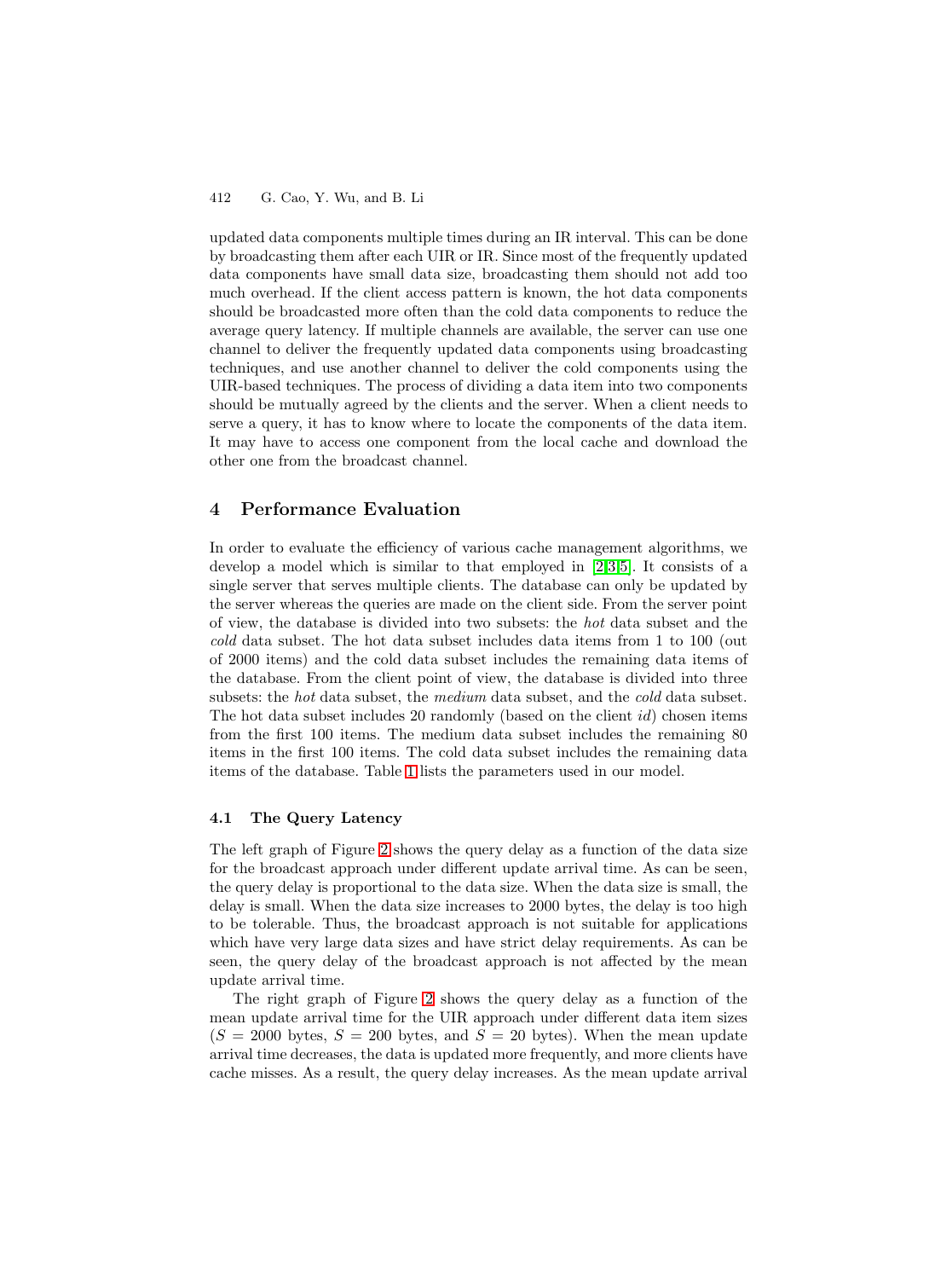<span id="page-5-0"></span>

| Database items $D$                                           | $2000$ items               |
|--------------------------------------------------------------|----------------------------|
| Hot data items $D_h$                                         | 20 items                   |
| Medium data items $D_m$                                      | 80 items                   |
| Cold data items $D_c$                                        | $(2000-100)=1900$ items    |
| Number of clients $n$                                        | 200                        |
| Cache size $c$                                               | $20$ to $200$ items        |
| Broadcast interval L                                         | $20$ seconds               |
| The UIR replicate times $m$                                  | 5                          |
| Broadcast window size $w$                                    | 10 intervals               |
| Mean hot component update arrival time $T_h$                 | 0.001s to 10000s           |
| Mean cold component update arrival time $T_c$ 0.1s to 10000s |                            |
| Mean info. query generate time $T_a$                         | $10s$ to $300s$            |
| Hot data update prob. $p_u$                                  | 0.33                       |
| Hot data access prob. $q_h$                                  | 0.75                       |
| Medium data access prob. $q_m$                               | 0.10                       |
| Cold data access prob. $q_c$                                 | 0.15                       |
| Hot component data size $S_h$                                | 16 bits                    |
| Cold component data size $S_c$                               | 10 bytes to 2048 bytes     |
| The timestamp size $S_{tmp}$                                 | 32 bits                    |
| The <i>id</i> size $S_{id}$                                  | 16 bits                    |
| Broadcast bandwidth R                                        | $20000 \; \mathrm{bits/s}$ |

**Table 1.** The Simulation Parameters



**Fig. 2.** A comparison of the query latency. The left figure shows the query latency as a function of data size for the broadcast approach. The right figure shows the query latency as a function of the mean update arrival time for the UIR approach  $(T_q = 100s, c = 200, n = 100).$ 

time becomes very small, many clients have cache misses and their requests form a queue at the server. Since it takes a longer time to send a large data item than a small data item, clients may need to wait for a longer time if the data size is large. For example, the query delay of  $S = 2000$  is much higher than that of  $S = 20$  as the mean update arrival time drops below 1s.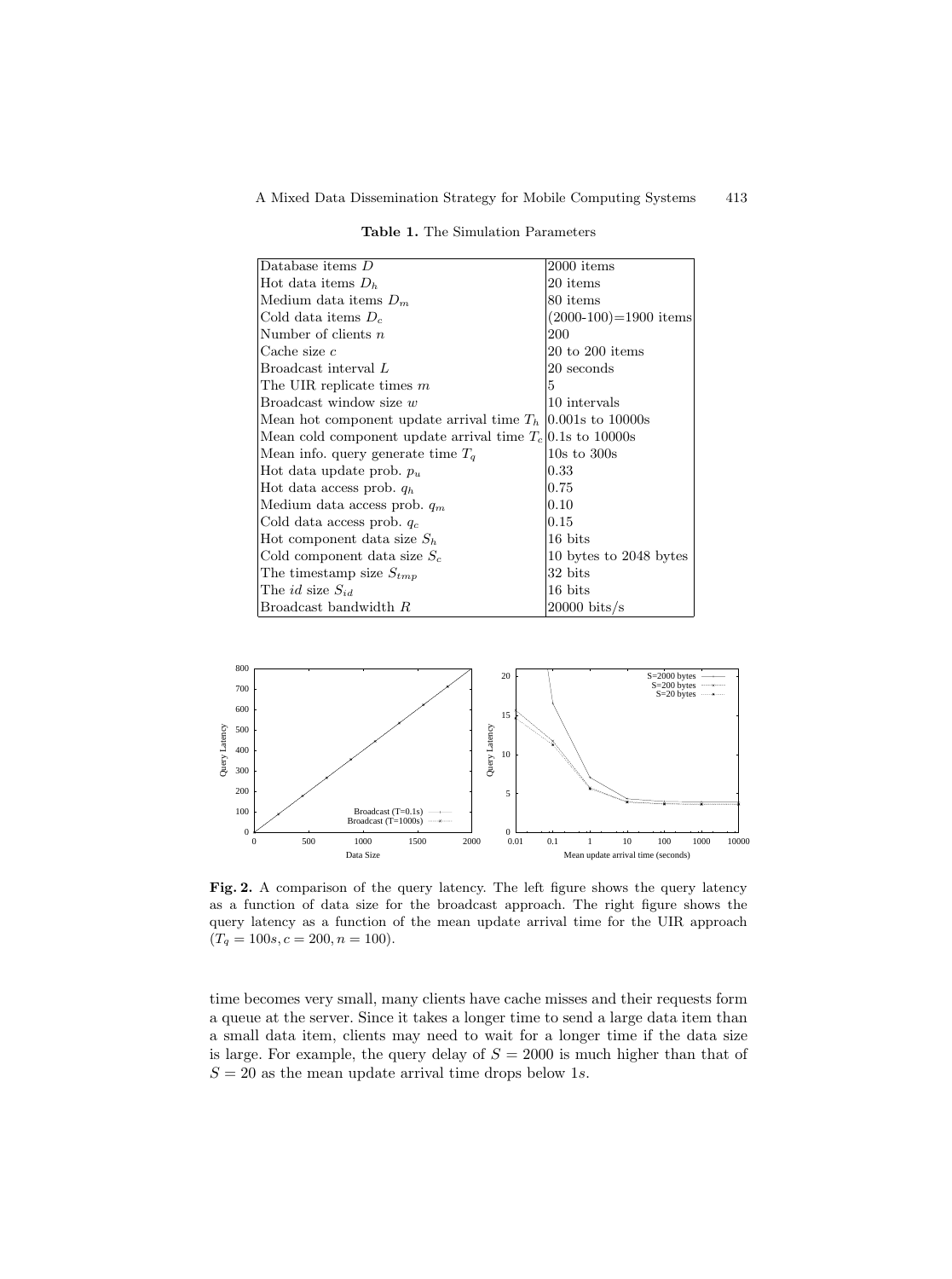

**Fig. 3.** A comparison of the query delay  $(T_c = 100s, T_h = 0.01s, c = 200, n = 100)$ 

Each client generates queries according to the mean query generate time. The generated queries are served one by one. If the queried data is at local cache, the client can serve the query locally; otherwise, the client has to request the data from the server. If the client cannot process the generated query due to waiting for the server reply, it queues the generated queries. Since the broadcast bandwidth is fixed, the server can only transmit a limited amount of data during one IR interval, and then it can only serve a maximum number  $(\alpha)$  of queries during one IR interval. If the server receives more than  $\alpha$  queries during one IR interval, some queries are delayed to the next IR interval. If the server receives more than  $\alpha$  queries during each IR interval, many queries may not be served, and the query delay may be out of bound. Due to the difference of the data size in different approach, the value of  $\alpha$  varies. For example, with  $T_h = 0.01s$ , the query delay of  $S = 200$  is still around 15s, but the the query delay of  $S = 2000$ becomes infinitely high. Note that when  $T_h = 0.01s$ , broadcasting the IR and UIR occupies a large amount of bandwidth since many data items are updated and their ids must be added to the IR and UIR.

Figure 3 compares the query delay of the UIR approach and the mixed approach. As can be seen, the mixed approach outperforms the UIR approach in terms of query delay. In the mixed approach, most of the queries can be served after an UIR is broadcasted, and then the query delay is very low. The query delay of the UIR approach becomes infinitely high when  $T_q$  drops below 100s. This is due to the fact that the cache hit ratio of the UIR approach is much smaller than the mixed approach. Since the UIR approach does not differentiate between the hot component and the cold component, the mean update arrival time equals the hot component update arrival time  $T_h = 0.01s$ , and then its cache hit ratio is near 0. In the mixed approach, the mean update arrival time is  $T_c = 100s$ , and then their cache hit ratio is pretty high.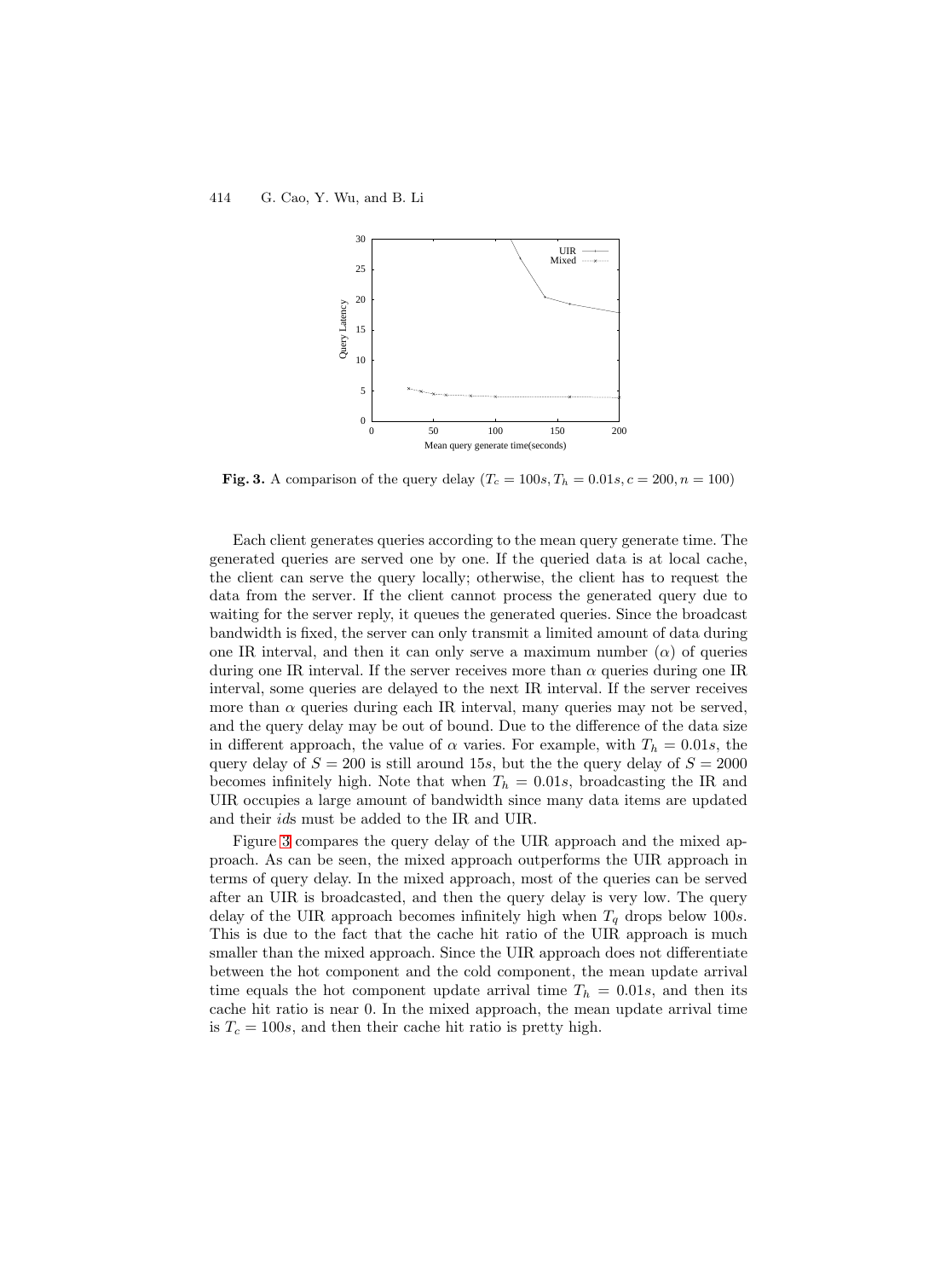

**Fig. 4.** The number of queries served per IR interval  $(T_c = 100s, T_m = 0.01, c =$  $200, n = 100$ 

#### **4.2 The Throughput**

As explained in the last subsection, with limited broadcast bandwidth, the server can only serve a maximum number  $(\alpha)$  of client requests during one IR interval. However, the throughput (the number of queries served per IR interval) may be larger than  $\alpha$  since some of the queries can be served by accessing the local cache. Since the mixed approach has much higher cache hit ratio than the UIR approach, the throughput of the mixed approach is much higher than the UIR approach. As shown in Figure 4, the broadcast approach has the highest throughput, while the UIR approach has the lowest throughput. The mixed approach has the same throughput as the broadcast approach when  $T_q > 40s$ . When the mean query generate time drops below 40s, the throughput of the mixed approach becomes lower than the broadcast approach.

### **5 Conclusions**

We proposed a mixed approach to deal with the limitations of the broadcasting techniques and cache techniques. In our approach, based on the data update frequency, each data item is divided into two components: the hot component and the cold component. The UIR-based approach is used to deal with the cold component and broadcasting techniques are used to deal with the hot component. In this way, the proposed mixed data dissemination approach can be extended to many different application environments. Simulation results showed that the proposed solution can not only reduce the query latency, but also improve the throughput and the bandwidth utilization.